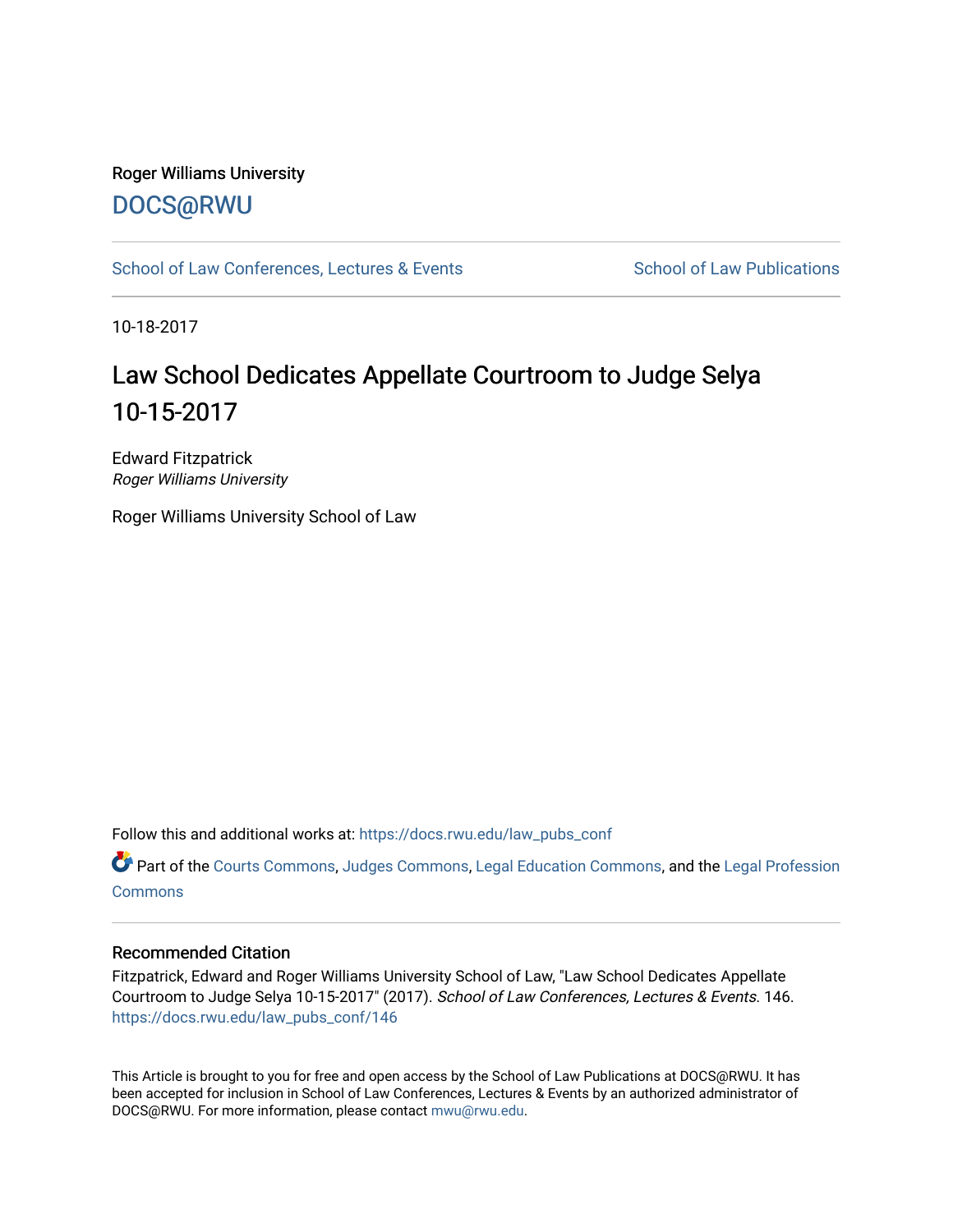## **Law School Dedicates Appellate Courtroom to Judge Selya**

Law school's signature space named for one of Rhode Island's most influential and wellrespected jurists

October 18, 2017

Edward Fitzpatrick



The Roger Williams University School of Law dedicated the Honorable Bruce M. Selya Appellate Courtroom on Oct. 15, naming one of the law school's most impressive spaces in honor of one of Rhode Island's most impressive and well-respected judges.

Judge Selya has served on the 1st U.S. Circuit Court of Appeals since 1986, assuming senior status in 2006. He has been recognized nationally for his work and is renowned for his judicial writing. The Boston Globe dubbed him "The sesquipedalian septuagenarian," the New York Times has profiled him, and the Wall Street Journal's law blog celebrated his "legendary" vocabulary. He graduated from Harvard University and Harvard Law School. He has been an attorney for more than 50 years and he previously served on the U.S. District Court for the District of Rhode Island.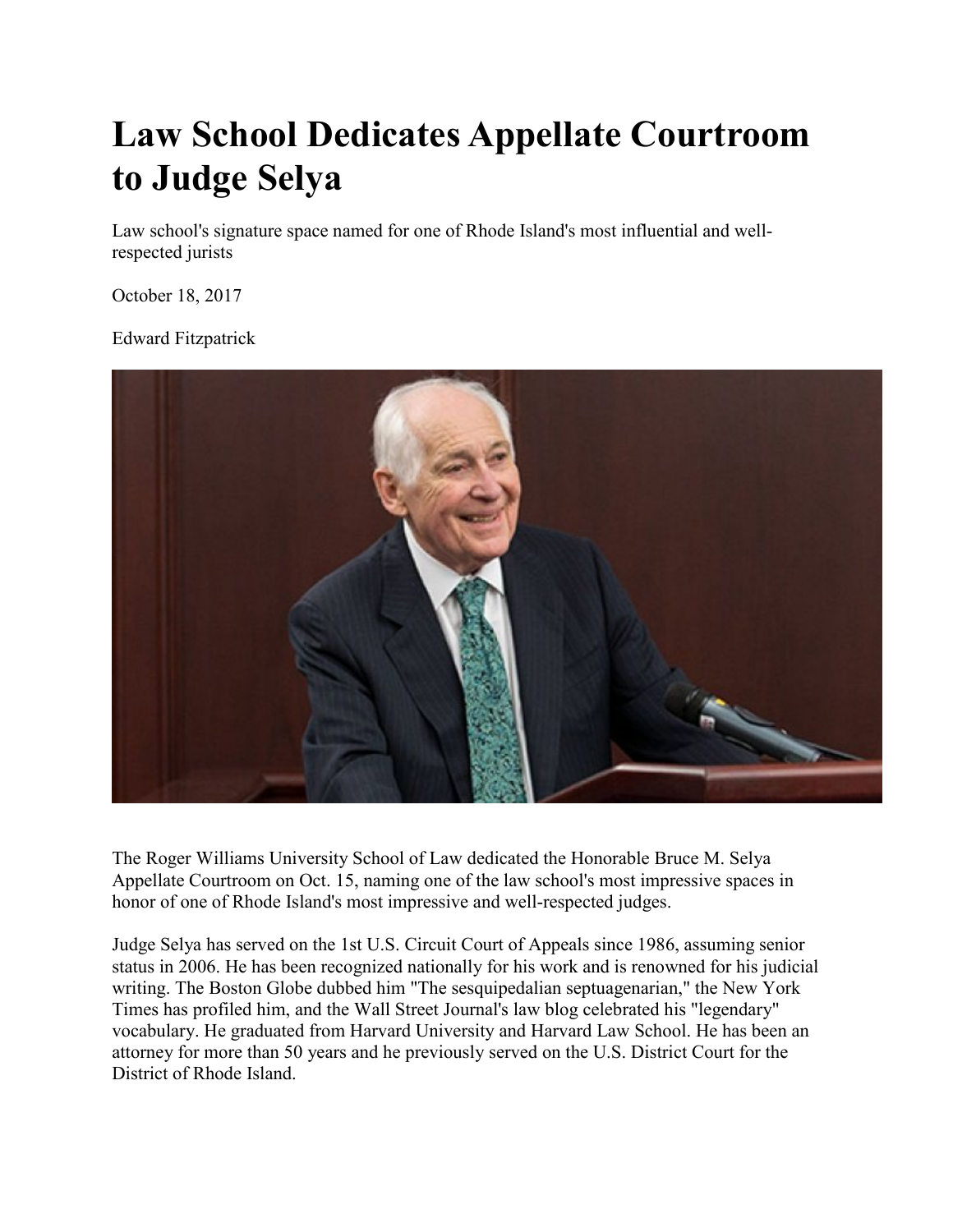

Dean Michael J. Yelnosky, Judge Bruce M. Selya and President Donald J. Farish at dedication ceremony

Throughout his time on the Boston-based 1st Circuit court, he has maintained chambers in Providence and remained an active and engaged member of the community -- making special contributions in the areas of health care, the law and education. The RWU School of Law has been a fortunate recipient of his support and talent. He was a long-time member of the adjunct faculty, he has been a member of the law school's board of directors since 2004, and he now serves as the board vice chair. In addition, he has made it a practice to sit periodically with 1st Circuit panels in the courtroom that now bears his name.

The appellate courtroom is the signature space at the law school. The Rhode Island Supreme Court has heard arguments there, as have federal judges and other visiting judges. It is also a venue for many symposia and lectures. So it is fitting tribute that Judge Selya's name will be permanently associated with some of the most consequential conversations and gatherings taking place in Rhode Island about legal issues.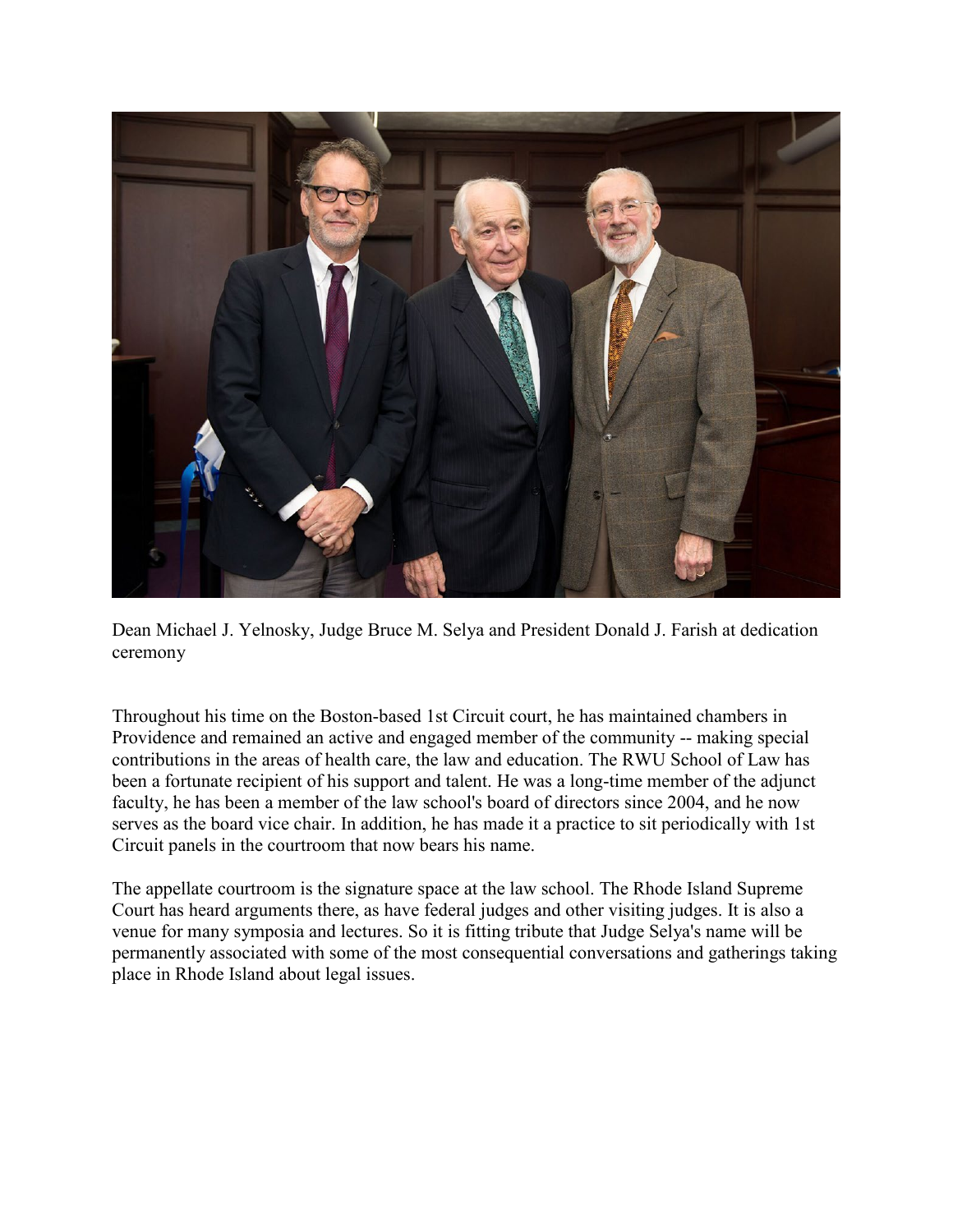

Former RWU School of Law Dean David A. Logan greets Judge Bruce M. Selya

"This is a truly momentous occasion for the law school," RWU School of Law Dean Michael J. Yelnosky said. "Judge Selya is not the only one being honored this morning. We are being honored by the judge's willingness to lend his name and his great reputation to this signature law school space. His votes of confidence over the years in the form of his service to the law school are culminating in this permanent relationship. That he likes us -- that he really, really likes us -is a great declaration to the community as we sit on the cusp of the law school's 25th anniversary."

In addition to Yelnosky, others who spoke during the dedication ceremony included 1st U.S. Circuit Court of Appeals Chief Judge Jeffrey R. Howard, U.S. District Court Chief Judge William E. Smith, Rhode Island Supreme Court Chief Justice Paul A. Suttell, former RWU School of Law Dean David A. Logan and Susan J. Goldberg, a former clerk for Judge Selya who is now the 1st Circuit executive.